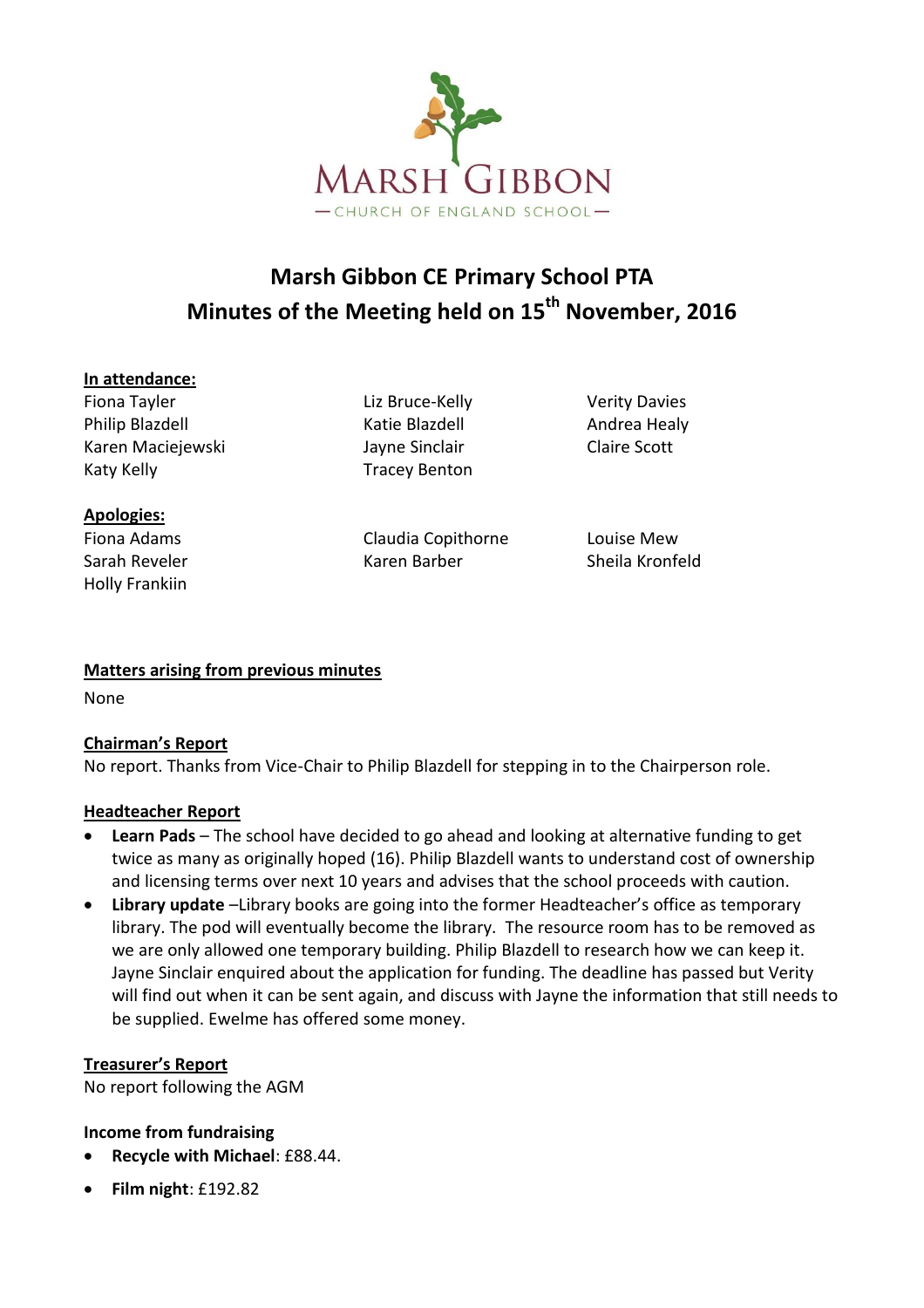#### **PTA UPDATE:**

**Target:** We are aiming to raise £10,000 from fundraising this year. Please send potential fundraising ideas to Andrea Healy.

**Christmas tree:** Andrea Healy to progress the tree for the hall. Liz Bruce-Kelly suggests we buy a tree and decorations box for each class. Philip Blazdell kindly offered to donate the boxes for the decorations.

#### **2016 Programme of events:**

- **Christmas Fair**: 2<sup>nd</sup> December.
	- o The suggestion of jute bags will not be taken forward
- **Christmas-themed Film Night** TBD
- **February disco** TBD.
- **Back to school disco** (for the grown-ups!)– TBD.
- **Art exhibition:** Andrea Healy to liaise with Kath Pullen regarding current status. Katie Blazdell suggested that we hold children's workshops at the same time as the exhibition to increase the profit.

#### **Fundraising update**

- **Design-a-snowflake**: Each child will be given a snowflake to design to go on the school Christmas tree for £1.00.
- **Easy Fundraising**: We agreed that this should be promoted again with easy-to-follow instructions through Parentmail.
- **Recycle with Michal**: The scheme has been very successful and we will continue with it for the next academic year. Jayne Sinclair suggests promoting it in school and around the village before Christmas. She will liaise with Sarah Reveler about how the school receives the payment. Liz Bruce-Kelly will take her suitcase home.
- **Film night** –Very well attended (108 children).
	- o Frequency: we aim to hold one film night each half term.
	- o Helpers: Katy struggled to get enough helpers to comply with regulations. Judy Toes suggested (by proxy) that class reps are given the job of signing parents up.
	- $\circ$  Costs: the cost of the pizzas will go up next time, Philip Blazdell will try to negotiate, but it is likely that the cost per child will increase slightly. We are considering a pricing scheme for families with more than one child at the school
	- $\circ$  Behaviour: a handful of children misbehaved during the film and spoilt it for other children. We discussed how to handle that at future events.
	- o Licensing: We are covered by the school license.

#### **Fundraising suggestions**

- **Jute bags**: We decided not to carry this forward.
- **Hot chocolate at break time** for a £1.00 donation. As much as this is a lovely idea, it doesn't fit with the school Healthy School policy.
- **Chinese New Year** the school already celebrate Chinese New Year.